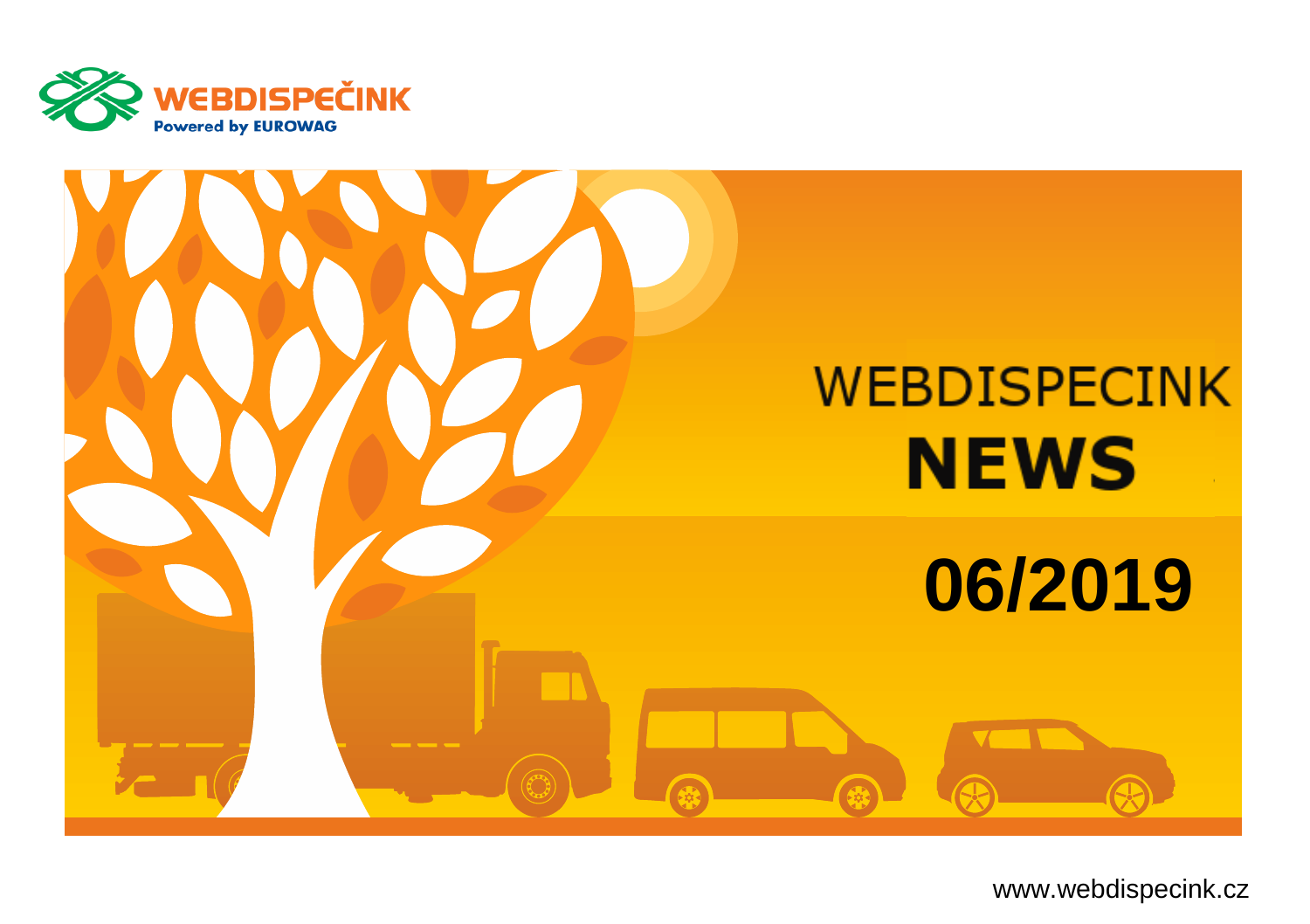#### CONTENT

| News - "Safety breaks" reports      | З |
|-------------------------------------|---|
| <b>News - Alarms</b>                | 5 |
| <b>News - Alarms</b>                | 6 |
| Events - Zajeci 2019 Event          |   |
| <b>Events - Fleet Day Brno 2019</b> | 8 |
| <b>Conclusion</b>                   |   |



Editorship Editor´s office: Princip a.s. Hvězdova 1689/ 2a 140 00 Praha 4 – Nusle

Editor´s email: webdispecink@webdispecink.cz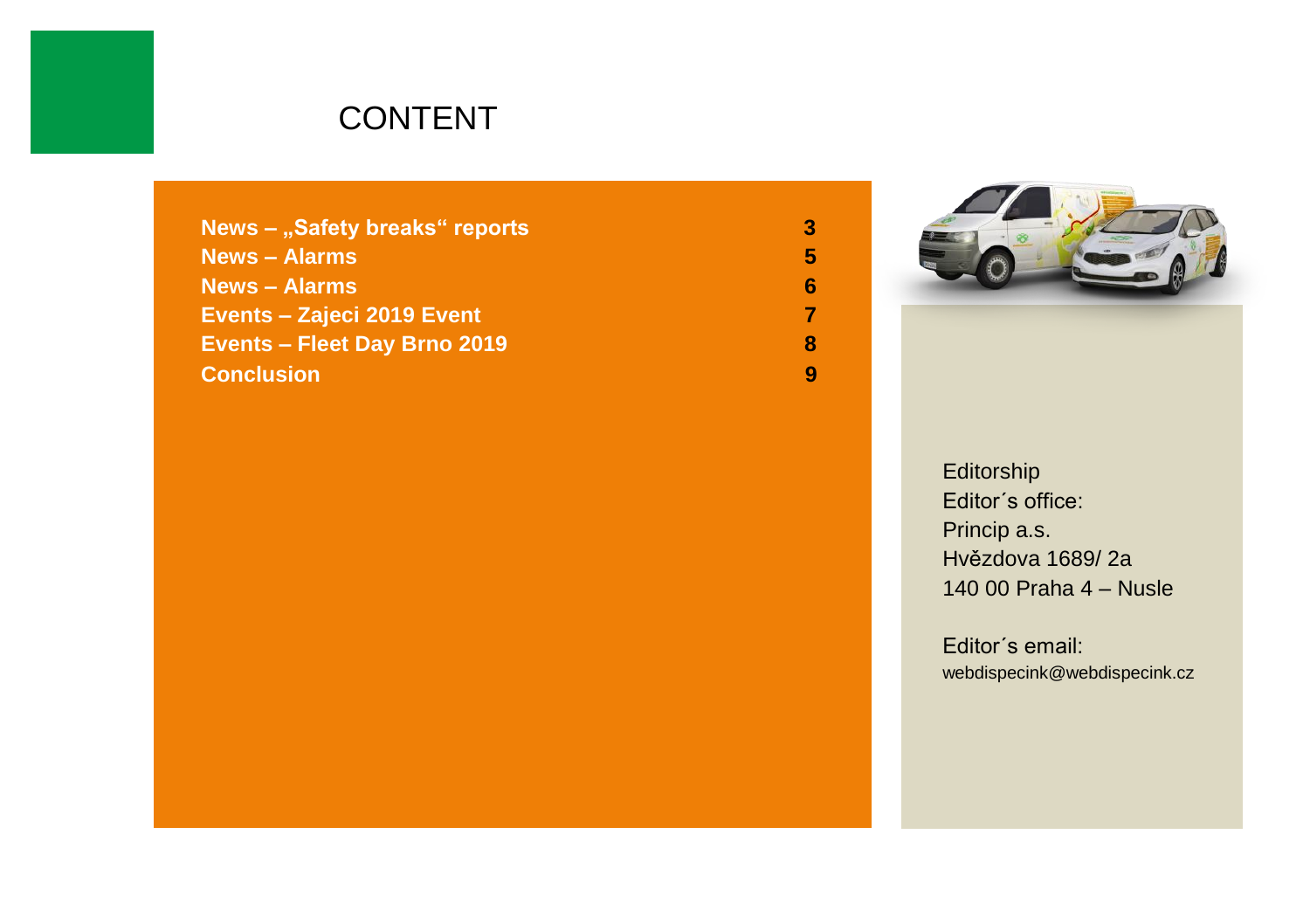## NEWS - "Safety breaks" reports

**For a better overview we have added new feature "Safety breaks"- an automatic report which contains notifications of no correct safety breaks made by any driver for previous month or month before last one.**

**Settings – Users – Personal settings.**

|                                                                                     | Odesílání knihy jízd emailem:    | Nová úloha     |                        |         |                      |     |
|-------------------------------------------------------------------------------------|----------------------------------|----------------|------------------------|---------|----------------------|-----|
| e-mail                                                                              | sestava                          | vozidlo        | období                 | perioda | čas                  | den |
| žádné záznamy                                                                       |                                  |                |                        |         |                      |     |
| Naplánované úlohy:<br>E-mail:                                                       | tova@eurowag.com                 |                |                        |         |                      |     |
| Předmět emailu:                                                                     |                                  |                |                        |         |                      |     |
| <b>Text emailu:</b>                                                                 |                                  |                |                        |         |                      |     |
| Jméno odesilatele:<br>Email odesilatele:                                            |                                  |                |                        |         |                      |     |
|                                                                                     | Zaslat upozornění na mobil:      |                |                        |         |                      |     |
|                                                                                     | Zaslat upozornění na vozidlo:    | à.             |                        |         |                      |     |
| - vozidlo<br>Výchozí vozidlo                                                        |                                  |                |                        |         |                      |     |
|                                                                                     | Nemáte nastavené výchozí vozidlo |                |                        |         |                      |     |
| <b>●</b> všechna vozidla<br>O vybrané vozidlo                                       | $\checkmark$                     | Sestava:       | Bezpečnostní přestávky |         | $\blacktriangledown$ |     |
| <br>$\bigcirc$ skupina vozidel<br>root(19)                                          |                                  |                |                        |         |                      |     |
| Kniha jízd za                                                                       |                                  |                |                        |         |                      |     |
| $\bigcirc$ předminulý měsíc<br>minulý měsíc<br>aktuální měsíc                       |                                  |                |                        |         |                      |     |
| $\bigcirc$ dnes<br>$\bigcirc$ včera<br>O posledních 7 dní<br>$\bigcirc$ tento týden |                                  | Interní popis: |                        |         |                      |     |
| $\supset$ minulý týden<br>. Jiné                                                    |                                  |                |                        |         |                      |     |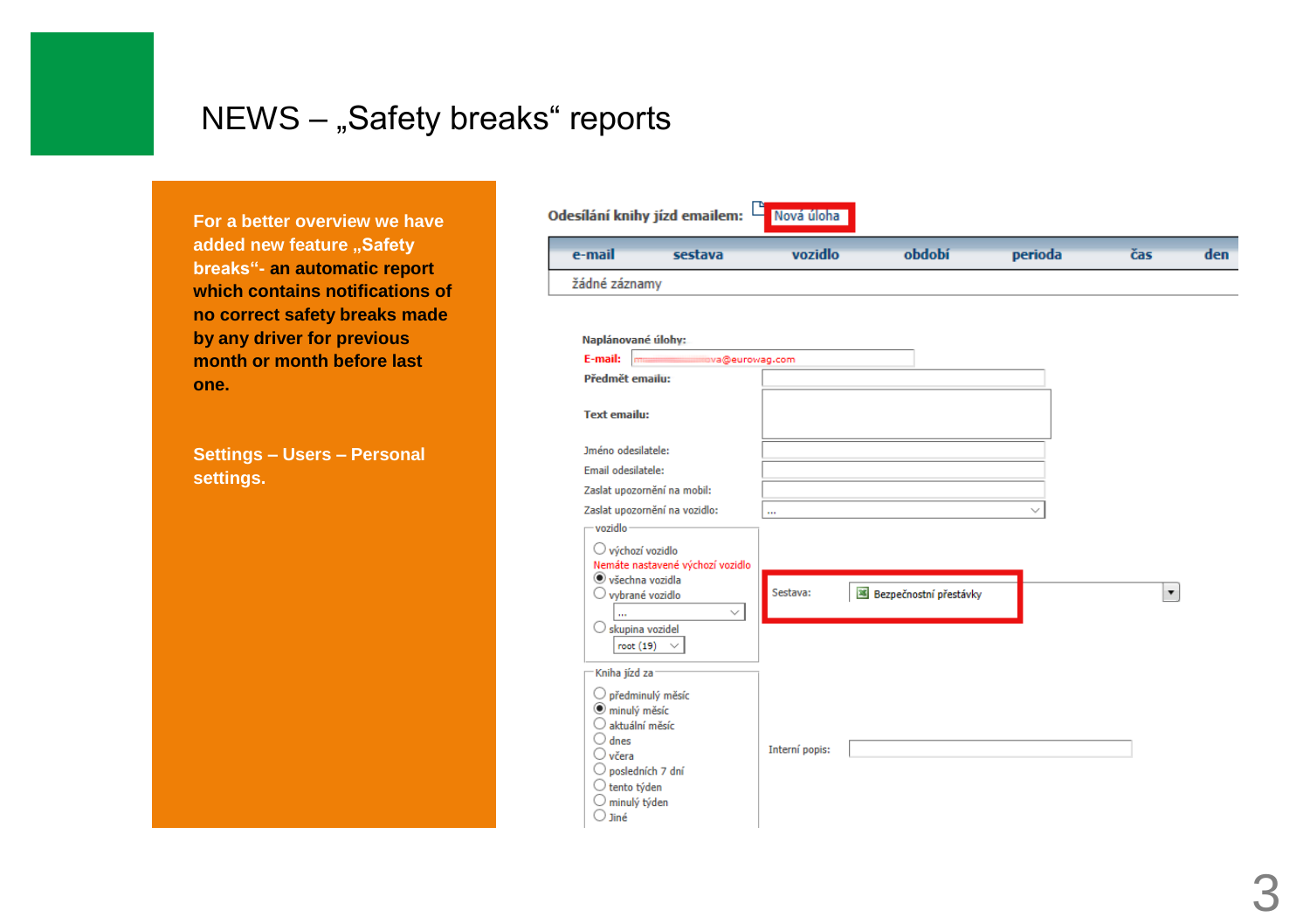# NEWS - "Safety breaks" reports

**The report is sent to a chosen email address as a Microsoft Excel attachment.**

**Export example:**

| <b>Bezpechosthi prestavky</b> |                 |               |                 |        |        |             |                   |                          |                                       |                                                                                                                                                                                |
|-------------------------------|-----------------|---------------|-----------------|--------|--------|-------------|-------------------|--------------------------|---------------------------------------|--------------------------------------------------------------------------------------------------------------------------------------------------------------------------------|
| RZ vozidla                    |                 |               |                 |        |        |             |                   |                          |                                       |                                                                                                                                                                                |
| Datum od                      | 1.4.2019        |               |                 |        |        |             |                   |                          |                                       |                                                                                                                                                                                |
| Datum do                      | 30.4.2019 23:59 |               |                 |        |        |             |                   |                          |                                       |                                                                                                                                                                                |
| Skupina                       | všechny skupiny |               |                 |        |        |             |                   |                          |                                       |                                                                                                                                                                                |
| včetně podskupin              | ne              |               |                 |        |        |             |                   |                          |                                       |                                                                                                                                                                                |
| zobrazovat jen problémy       | ano             |               |                 |        |        |             |                   |                          |                                       |                                                                                                                                                                                |
| zobrazovat podrobný popis ano |                 |               |                 |        |        |             |                   |                          |                                       |                                                                                                                                                                                |
| <b>Vozidlo</b>                | <b>Datum</b>    | Řidič         | Tovární značka  | čas od | čas do | Doba řízení | Doba<br>přestávek | Zbývající doba<br>řizení | <b>Stav</b>                           | Podrobný popis                                                                                                                                                                 |
| $2M = 09$                     | 1.4.2019        |               |                 | 11:03  | 17:30  | 06:04:43    | 00:22:26          | 02:55:17                 | nesplñuje<br>bezpečnostní<br>předpisy | jízda 05:49:27<br>přestávka 00:22:26<br>iízda 00:15:16                                                                                                                         |
| $5/44 = 98$                   | 1.4.2019        | Kun all       | Iveco Eurocargo | 02:44  | 20:58  | 09:26:56    | 08:47:36          | 00:00:00                 | nesplňuje<br>bezpečnostní<br>předpisy | iizda 03:55:31<br>přestávka 00:54:56<br>lizda 02:41:47<br>přestávka 00:28:08<br>jízda 01:23:48<br>přestávka 00:55:03<br>iízda 00:15:16<br>přestávka 06:29:29<br>iizda 01:10:34 |
| 6/4 11                        | 1.4.2019        | nië<br>Record | <b>MAN</b>      | 02:59  | 15:59  | 11:22:42    | 01:36:39          | 00:00:00                 | nesplñuje<br>bezpečnostní<br>předpisy | jizda 05:48:12<br>přestávka 00:21:41<br>jízda 02:28:47<br>přestávka 00:46:19<br>iízda 02:29:20<br>přestávka 00:28:39<br>iizda 00:36:23                                         |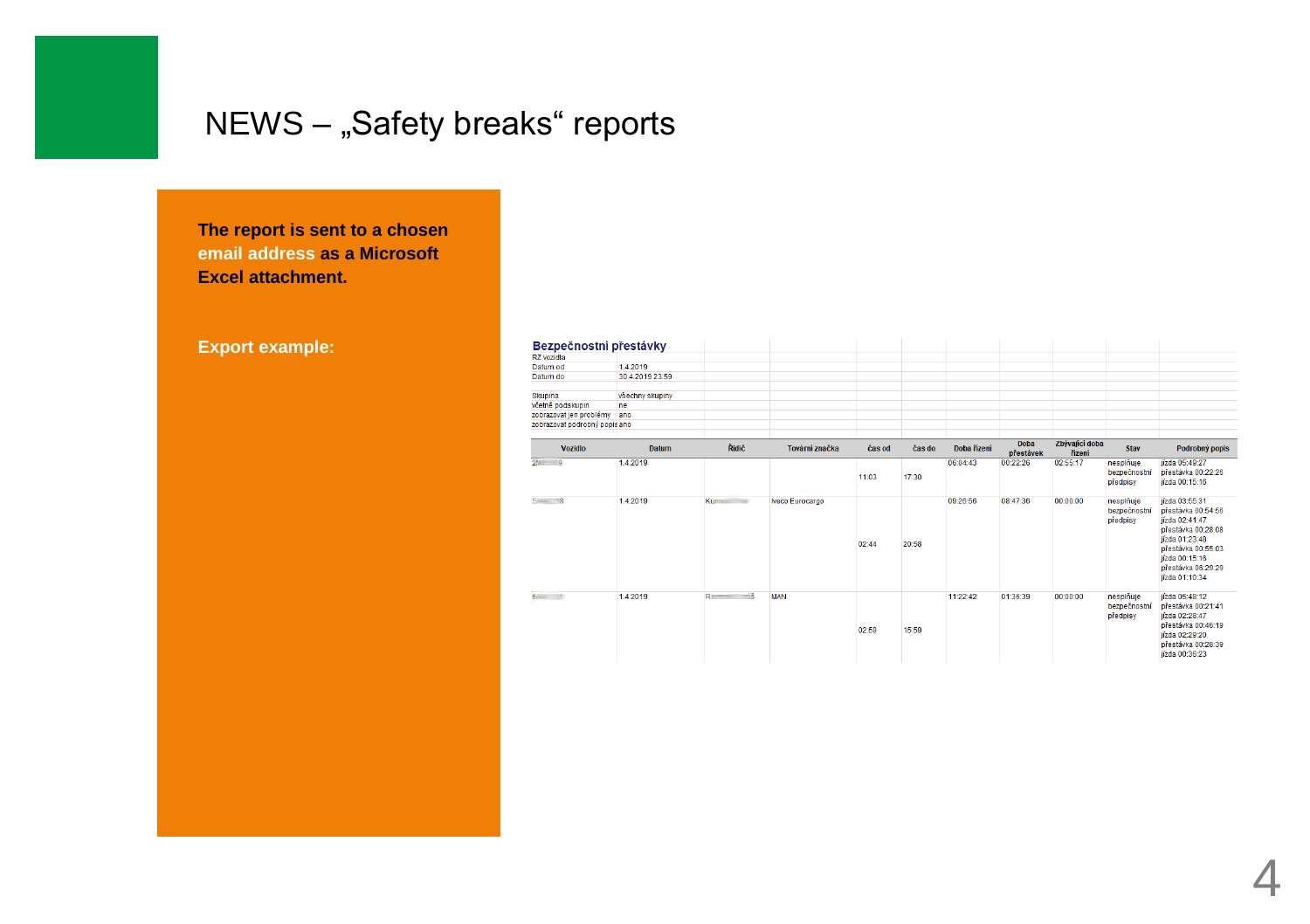#### NEWS – Alarm s

**In case an alarm is sent (for example when speeding) you will also receive information about who was the person driving the vehicle at that time**

**Settings – Vehicles – Vehicles – Edit – "Alarm s "**

**Just to remind you, when there is no any driver identification (for example via Dallas chip or driver´s card ), to have a set Default Driver is must (Settings – Vehicles – Vehicles – Default Driver selection).**



Kliknutím sem stáhnete obrázky. Za účelem ochrany vašeho soukromí zabránila aplikace Outlook stažení některých obrázků v této zprávě.

Vozidlo Vetronics 711 prekrocilo povolenou rychlost 120 km/h. Rychlost vozidla je 134 km/h. Aktuální řidič Hana Villandia

#### Zobrazit na mape...



Neodpovidejte prosim na tento e-mail. Je odeslan z automatizovaneho mailboxu, ktery neni monitorovan.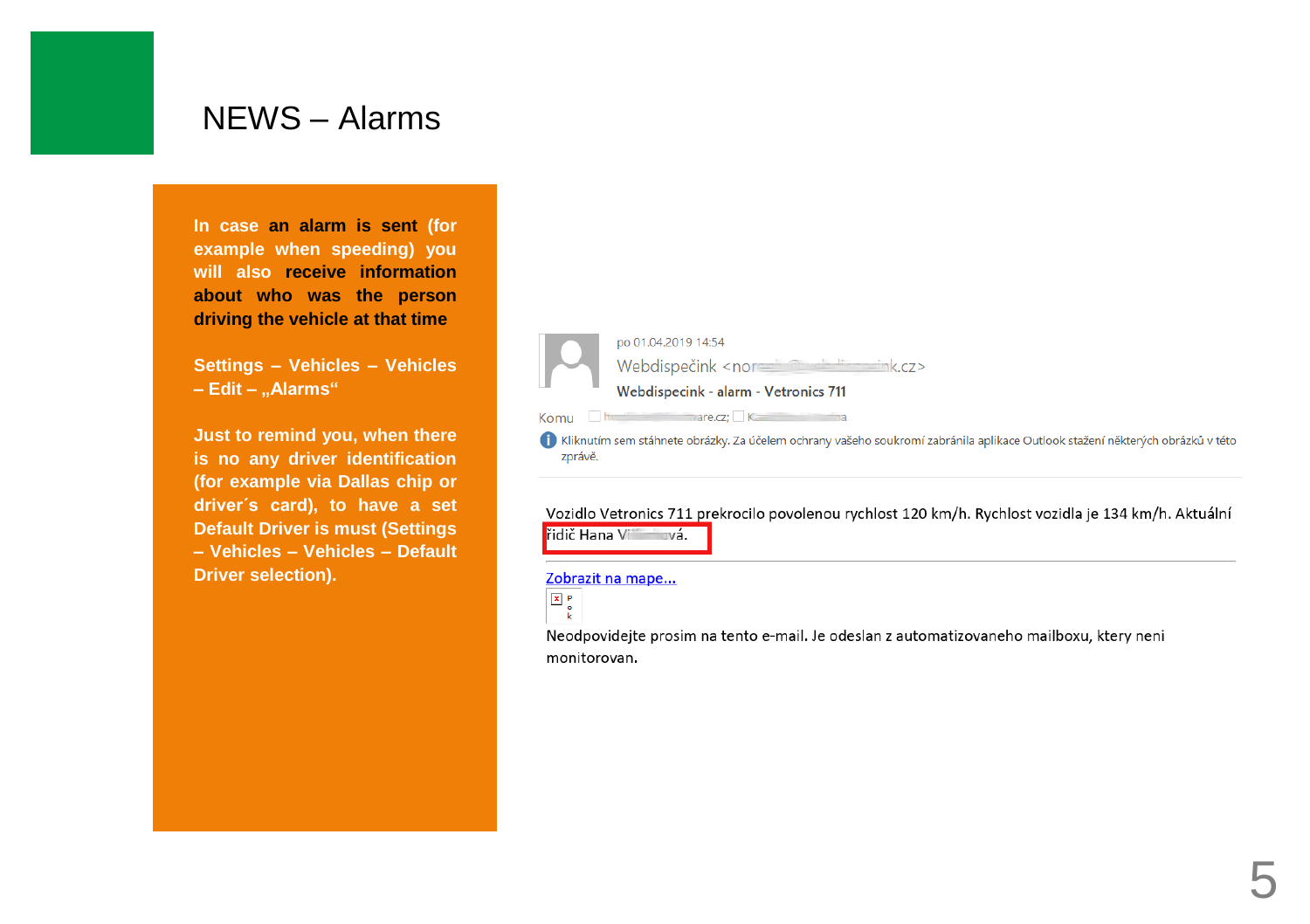#### NEWS – Alarm s

**Another new feature on**  "Alarms" tab is the "Accele**rometer Events" alarm setting option, where we have increased the value to greater than 1.5 g**

**If this value is exceeded, a message via SMS or email will be delivered to alert you.**

**Setting – Vehicle – Vehicle – Edit – "Alarm s " tab**

| Green                    | ⊞mé                    | Pracovní doba                                     | Tvorba knihy jízd |                    | Periférie                                       | Alarmy       | Opti |
|--------------------------|------------------------|---------------------------------------------------|-------------------|--------------------|-------------------------------------------------|--------------|------|
| Alarmy:                  |                        |                                                   |                   |                    |                                                 |              |      |
| $\overline{\mathbf{v}}$  |                        | Jednotka střeží (neznamená alarmový stav).        |                   |                    | Povolené identifikační čipy                     |              |      |
| ✔                        | vniknutí.              | Všeobecný poplach nebo nejnižší stupeň poplachu - |                   | Pozice<br>$\Omega$ | $\overline{a}$                                  |              | ▼    |
| $\blacktriangledown$     | Tlačítko "panic"       |                                                   |                   | $\mathbf{1}$       | $\ddotsc$                                       |              | ▼    |
| $\overline{\mathbf{r}}$  | Další čidlo poplachu.  |                                                   |                   | Ž.                 | $\cdots$                                        |              |      |
| ☑                        | Vybitá záložní baterie |                                                   |                   | 3                  |                                                 |              | ▼    |
| $\overline{\mathbf{r}}$  |                        | Odpojená hlavní baterie.                          |                   | 4                  |                                                 |              | 7    |
| $\overline{\bullet}$     | Poplach - odcizení.    |                                                   |                   | 5                  |                                                 |              | ▼    |
| $\Box$                   |                        | Řidič se neidentifikoval.                         |                   | 6                  |                                                 |              | ▼    |
| $\overline{\mathbf{r}}$  | Překročení rychlosti   | 160 km/h                                          |                   | 7                  |                                                 |              | ▼    |
| n.                       |                        | Ztráta spojení delší než<br>minut                 |                   | 8                  | $\overline{a}$                                  |              | 7    |
| $\blacktriangledown$     |                        | Události z akcelerometru (> 1.5g)                 |                   | 9                  |                                                 |              | ▼    |
|                          | <b>Chyby z Oppr</b>    |                                                   |                   |                    |                                                 |              |      |
| $\overline{\mathcal{C}}$ |                        | Nekomunikace s vozidlem delší než 45              | minut             |                    | Tel. číslo pro zasílání alarmů přímo z jednotky |              |      |
| ᢦ                        |                        | 07:00 <t> 12:00 &amp; parkování 01:15 h</t>       |                   | Mobil              |                                                 |              |      |
|                          |                        |                                                   |                   |                    |                                                 | Konfigurovat |      |
|                          |                        | Kam doručit zprávu o vypuknutí alarmu             |                   |                    |                                                 |              |      |
| Mobil                    | 738888890              |                                                   |                   |                    |                                                 |              |      |
| F-mail                   | masses                 | com                                               |                   |                    |                                                 |              |      |
| Text                     |                        |                                                   |                   |                    |                                                 |              |      |
| ⊻                        | do aplikace WD Fleet   |                                                   |                   |                    |                                                 |              |      |
|                          |                        | zobrazovat polohu vozidla i při soukromé jízdě    |                   |                    |                                                 |              |      |
|                          |                        | zobrazovat polohu vozidla pouze u alarmu          |                   |                    |                                                 |              |      |
|                          |                        |                                                   |                   |                    |                                                 |              |      |
|                          |                        |                                                   |                   |                    | OK                                              | Zrušit       |      |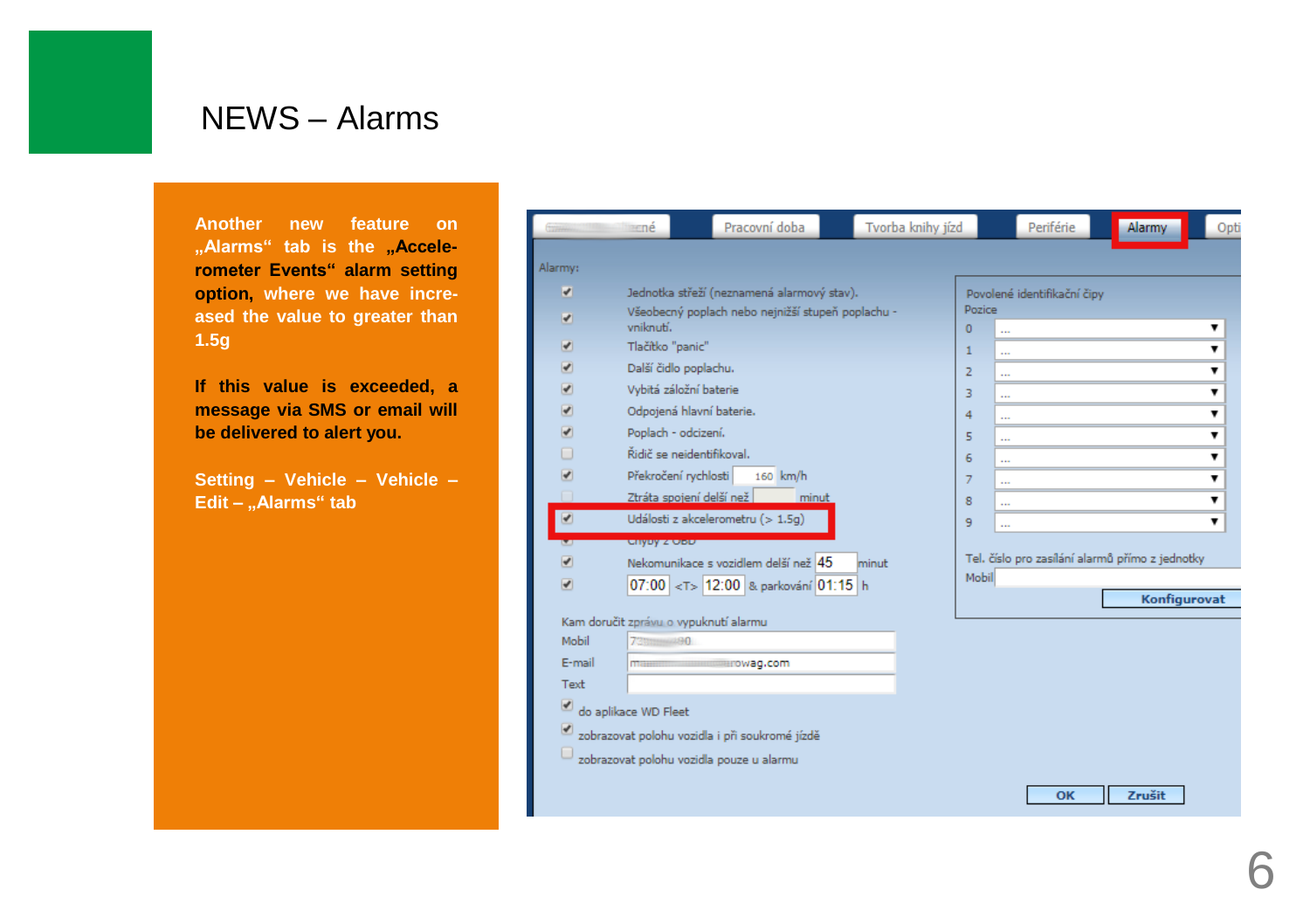#### EVENTS – Zajeci 2019 Event

**Traditionally, we organized for you our telematics event in a beautiful enviroment at the "U Kaplicky" winery in Zajeci on Thursday 6th of June 2019.**

**We believe you have gained a perfect overview of all the new Webdispatching features and, at the same time, found the way how to take advantage of our new hardware.**

**We thank all our clinets and partners for their participation.**









7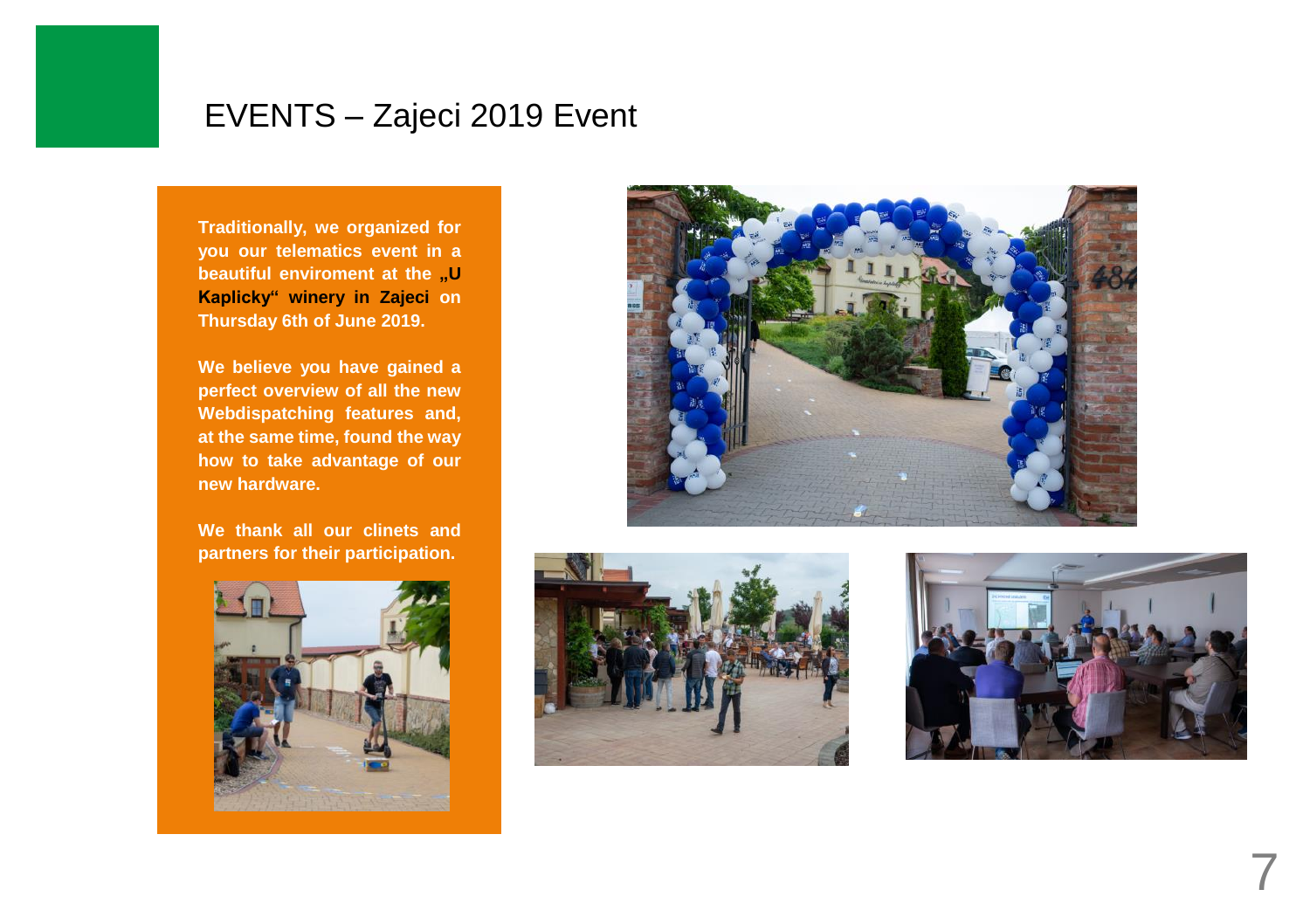### EVENTS – Fleet Day Brno 2019

**This year´s TOUR de FLEET 2019 took place at Golf Resort Kaskáda in Kuřim on Thursday 6th of June 2019.**

**An attractive location between Kuřim and Brno offered presentation of both, car brand representatives and suppliers whose products help in fleet management. Of course, we could not miss it out.** 

**We thank all our clients for visiting our stand.**